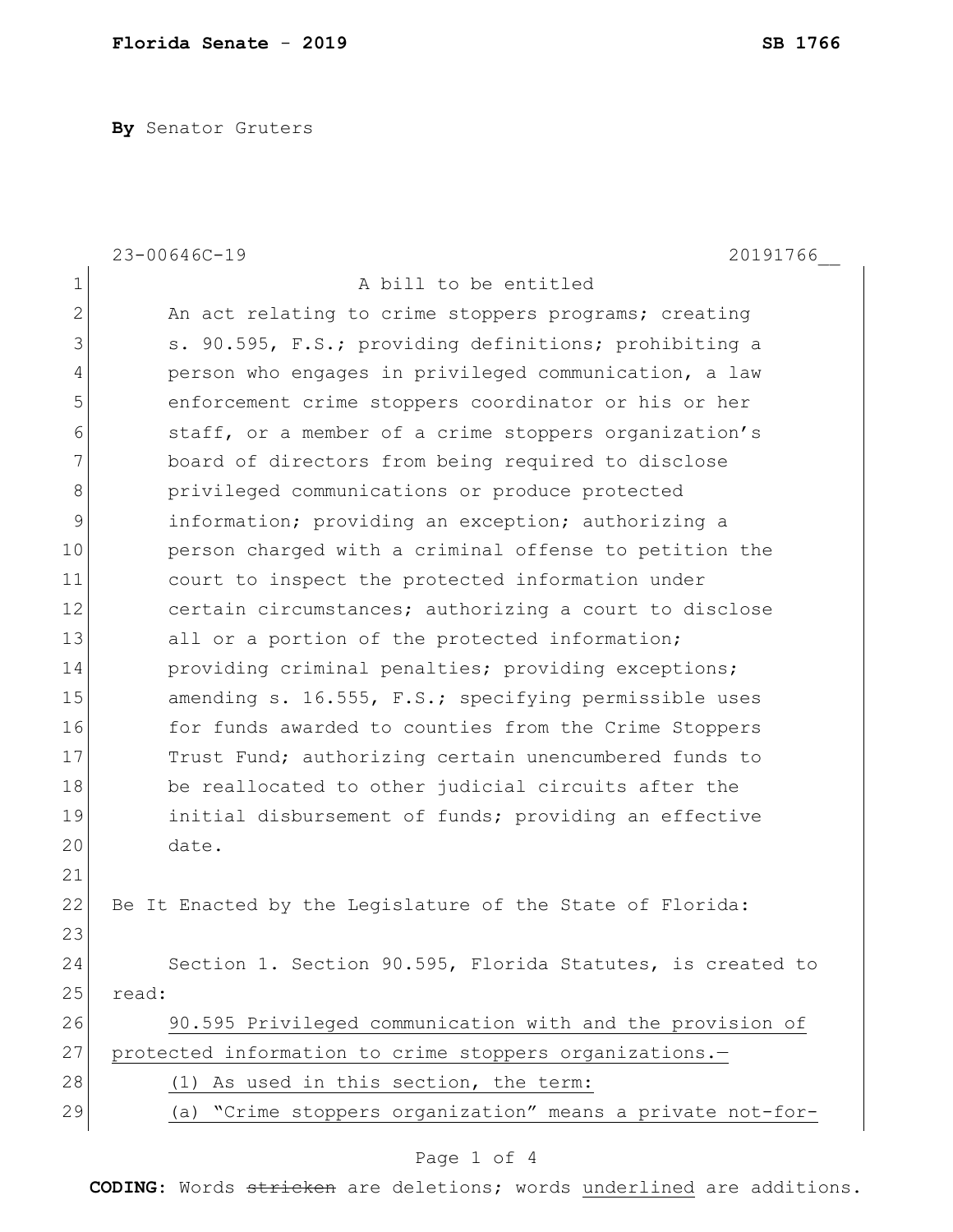|    | 23-00646C-19<br>20191766                                         |
|----|------------------------------------------------------------------|
| 30 | profit organization that collects and expends donations for      |
| 31 | rewards to persons who report to the organization information    |
| 32 | concerning criminal activity and forwards that information to    |
| 33 | appropriate law enforcement agencies.                            |
| 34 | (b) "Privileged communication" means the act of providing        |
| 35 | information to a crime stoppers organization for the purpose of  |
| 36 | reporting alleged criminal activity.                             |
| 37 | (c) "Protected information" includes the identity of a           |
| 38 | person who engages in privileged communication with a crime      |
| 39 | stoppers program and any records, recordings, oral or written    |
| 40 | statements, papers, documents, or other tangible things provided |
| 41 | to or collected by a crime stoppers organization, a law          |
| 42 | enforcement crime stoppers coordinator or his or her staff, or a |
| 43 | law enforcement agency in connection with such privileged        |
| 44 | communication.                                                   |
| 45 | (2) A person who engages in privileged communication under       |
| 46 | this section, a law enforcement crime stoppers coordinator or    |
| 47 | his or her staff, or a member of a crime stoppers organization's |
| 48 | board of directors may not be required:                          |
| 49 | (a) To disclose, by way of testimony or any other means, a       |
| 50 | privileged communication or protected information unless such    |
| 51 | failure to disclose would infringe on the constitutional rights  |
| 52 | of an accused person.                                            |
| 53 | (b) To produce, under subpoena, any records, documentary         |
| 54 | evidence, opinions, or decisions relating to such privileged     |
| 55 | communication or protected information:                          |
| 56 | 1. In connection with a criminal case, criminal proceeding,      |
| 57 | or any administrative hearing; or                                |
| 58 | 2. By way of any discovery procedure.                            |
|    |                                                                  |

## Page 2 of 4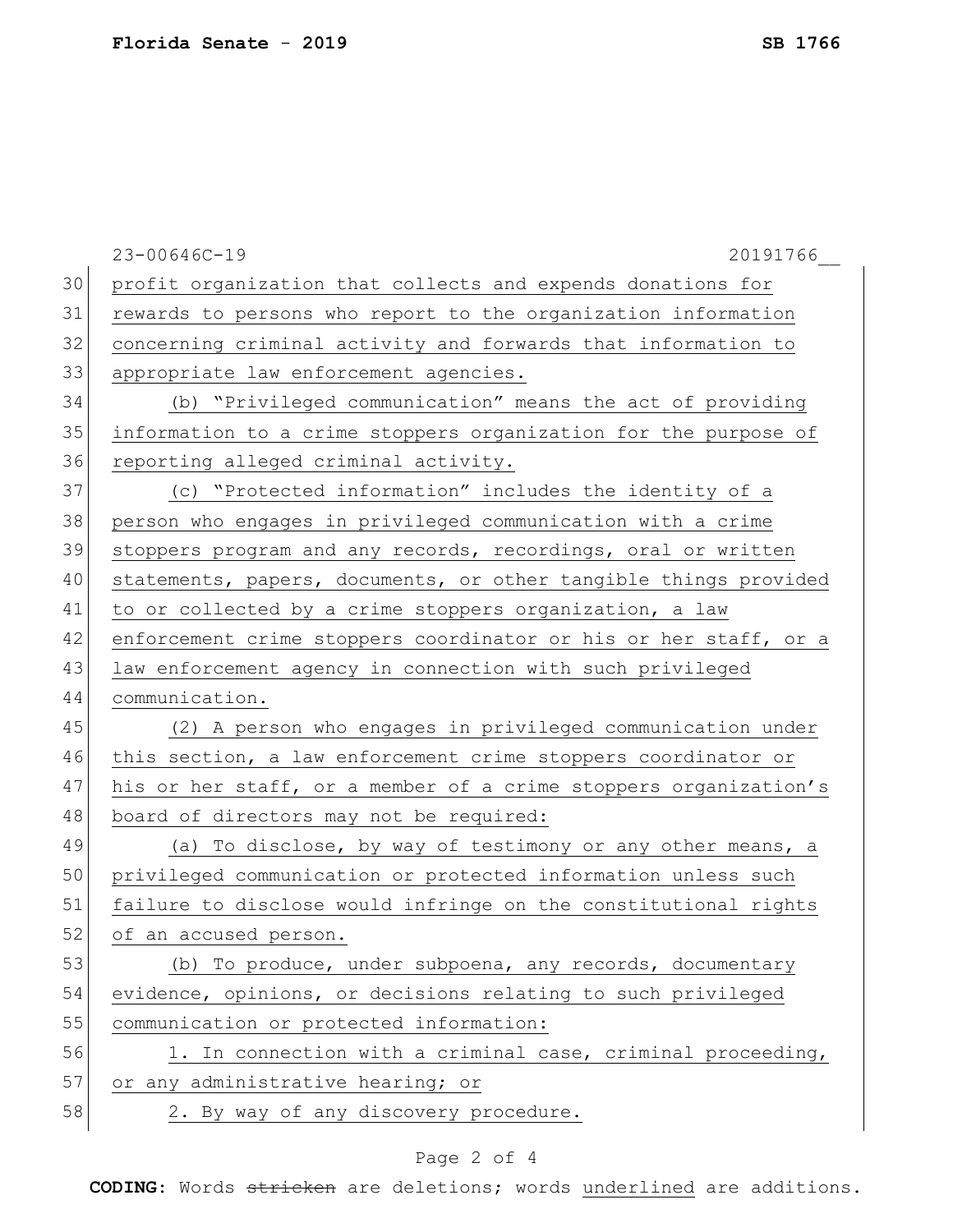|    | $23 - 00646C - 19$<br>20191766                                   |
|----|------------------------------------------------------------------|
| 59 | (3) (a) A person charged with a criminal offense may             |
| 60 | petition the court for inspection in camera of the protected     |
| 61 | information. The petition must allege that the protected         |
| 62 | information meets all of the following criteria:                 |
| 63 | 1. Provides evidence favorable to the defendant.                 |
| 64 | 2. Is specifically related to the determination of the           |
| 65 | innocence or guilt of the petitioner.                            |
| 66 | 3. Is such that, if it is not disclosed, will cause a            |
| 67 | deprivation of a constitutional right of the petitioner.         |
| 68 | (b) If the court determines that all of the criteria             |
| 69 | specified in paragraph (a) are satisfied, the court may order    |
| 70 | the production and disclosure of all or any part of the          |
| 71 | protected information, while, to the fullest extent possible,    |
| 72 | protecting the identity of the persons who engaged in privileged |
| 73 | communication.                                                   |
| 74 | (4) (a) Except as provided in paragraph (b), a person who        |
| 75 | discloses any information related to privileged communication or |
| 76 | protected information commits a felony of the third degree,      |
| 77 | punishable as provided in s. 775.082, s. 775.083, or s. 775.084. |
| 78 | (b) This subsection does not apply to:                           |
| 79 | 1. The person who provides the privileged communication; or      |
| 80 | 2. A law enforcement officer or an employee of a law             |
| 81 | enforcement agency or the Department of Legal Affairs when       |
| 82 | acting within the scope of his or her official duties.           |
| 83 | Section 2. Paragraphs (e) and (f) are added to subsection        |
| 84 | (5) of section 16.555, Florida Statutes, to read:                |
| 85 | 16.555 Crime Stoppers Trust Fund; rulemaking.-                   |
| 86 | (5)                                                              |
| 87 | (e) A county that is awarded a grant under this section may      |

## Page 3 of 4